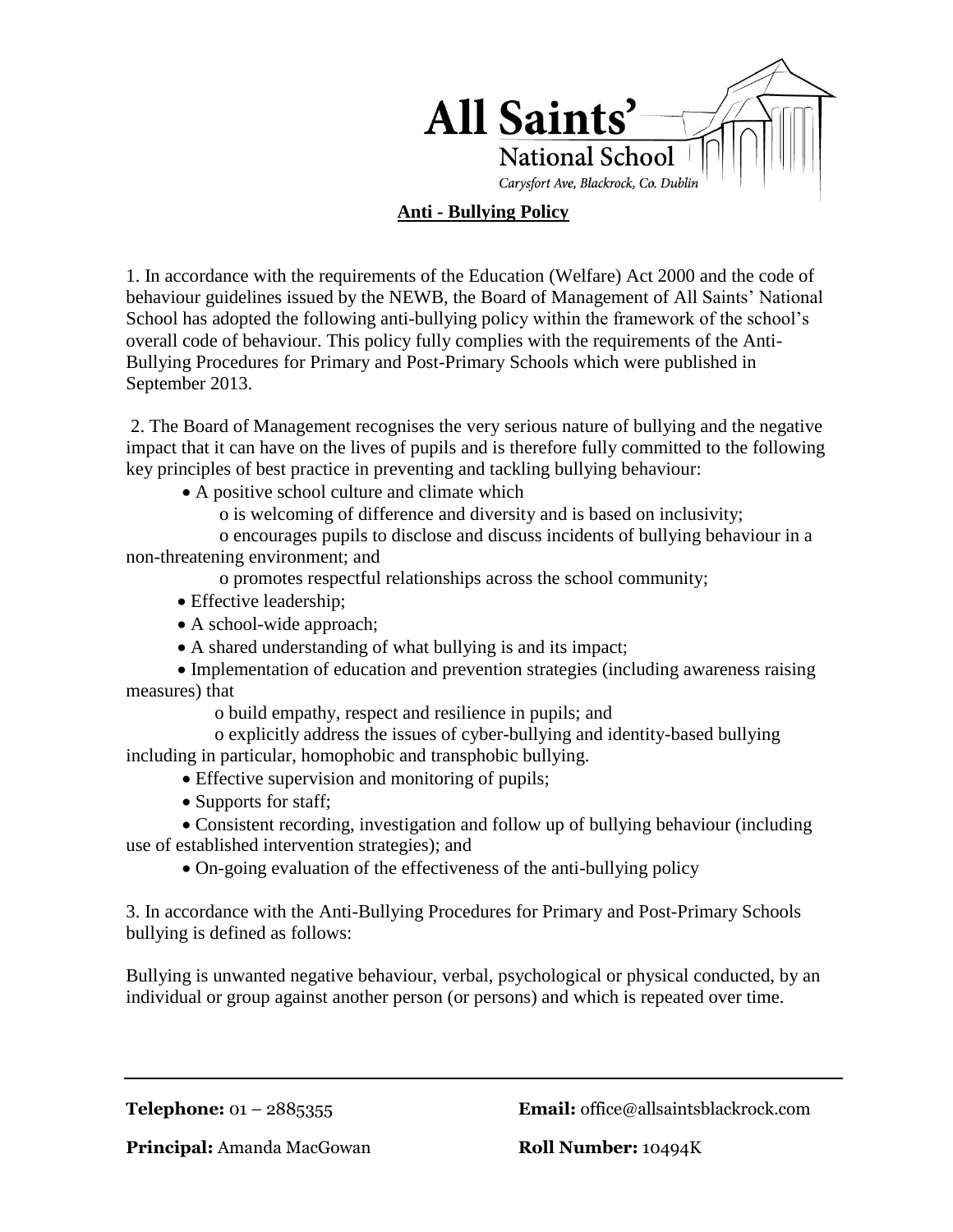

The following types of bullying behaviour are included in the definition of bullying:

- Deliberate exclusion, malicious gossip and other forms of relational bullying,
- Cyber-bullying and

 Identity-based bullying such as homophobic bullying, racist bullying, bullying based on a person's membership of the Traveller community and bullying of those with disabilities or special educational needs.

Isolated or once-off incidents of intentional negative behaviour, including a once-off offensive or hurtful text message or other private messaging, do not fall within the definition of bullying and should be dealt with, as appropriate, in accordance with the school's code of behaviour.

However, in the context of this policy, placing a once-off offensive or hurtful public message, image or statement on a social network site or other public forum where that message, image or statement can be viewed and/or repeated by other people will be regarded as bullying behaviour.

Negative behaviour that does not meet this definition of bullying will be dealt with in accordance with the school's code of behaviour.

Additional information on different types of bullying is set out in Section 2 of the Anti-Bullying Procedures for Primary and Post-Primary Schools

4. The relevant teacher(s) for investigating and dealing with bullying is (are) as follows: (see Section 6.8 of the Anti-Bullying Procedures for Primary and Post-Primary Schools):

- The class teacher(s) initially  $-$  investigating any alleged case of bullying
- The principal thereafter if necessary

Any teacher may act as a relevant teacher if circumstances warrant it.

5. The education and prevention strategies (including strategies specifically aimed at cyberbullying and identity-based bullying including in particular, homophobic and transphobic bullying) that will be used by the school are as follows

- Parents are requested and actively encouraged to make their children aware of the unacceptability of bullying behaviour, and encourage them to report such behaviour to their teachers in school, or the staff of organisations to which they belong, whenever they witness it.
- In our school, children and their parents will be made aware of the unacceptability of bullying behaviour, and are encouraged by the staff to report such behaviour. Reporting is NOT telling tales (which is motivated by the wish to get someone in trouble), but IS

**Telephone:** 01 – 2885355 **Email:** office@allsaintsblackrock.com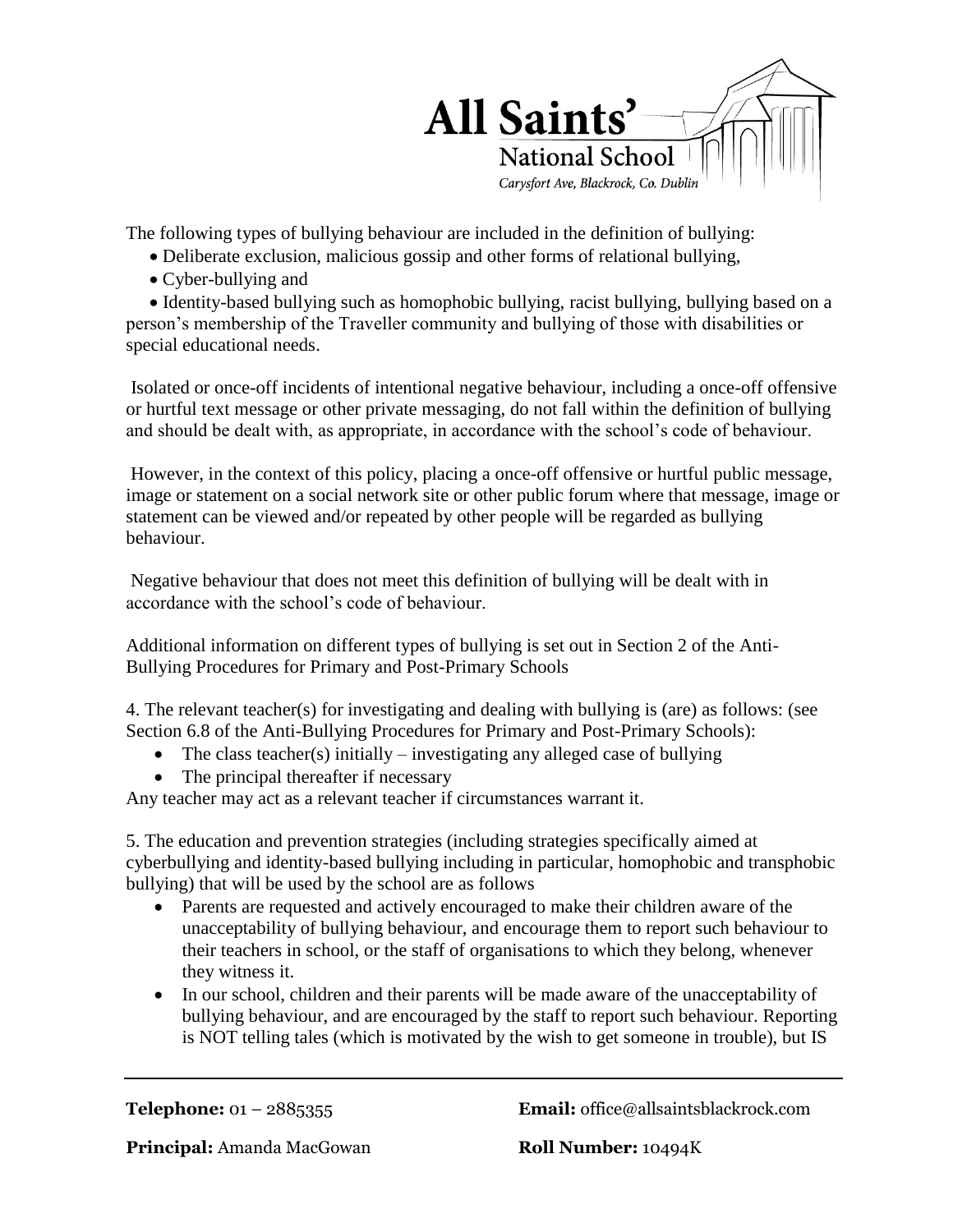

acting responsibly (as it is motivated by wish to help someone who is being physically or emotionally hurt).

- School wide delivery of lessons on bullying from evidence based programmes, e.g. Stay Safe Programme, The Walk Tall Programme, and Website Teacher's Resources.
- The school anti-bullying policy is discussed with pupils and all parent(s)/guardians are given a copy as part of the Code of Behaviour of the school upon entry. It is also available on request from the office.
- The implementation of regular whole school awareness measures including posters, competitions, group assemblies etc.
- Ensuring that pupils know who to tell and how to tell, e.g.:
	- o Direct approach to teacher at an appropriate time, for example after class.
	- o Hand note up with homework
	- o Get a parent(s)/guardian(s) or friend to tell on your behalf.
- We believe that every child should have a safe, happy and secure environment in which to perform their daily tasks. This is supported by our Code of Conduct.
- Through the curriculum there are many opportunities to teach anti-bullying, for example, Religious Education, S.P.H.E., R.S.E., Stay Safe, Drama, and P.E.
- Pupils will be provided with opportunities to develop a positive sense of self-worth.
- Experts in anti-bullying will visit the school to speak to children and parents.
- Our school specifically considers the additional needs of SEN pupils with regard to anti-bullying programme implementation and the development of skills and strategies to enable all pupils to respond appropriately.
- The following school policies also play a role in the implantation of education and prevention strategies within our school – Code of Behaviour, Child Protection Policy, Acceptable Usage Policy, etc.

The following signs and symptoms may suggest that a pupil is being bullied:

- i. Anxiety about travelling to and from school e.g. requesting parents to drive or collect him/her, changing travel routes, avoiding regular times for travelling to and from school.
- ii. Unwillingness to go to school, refusal to attend, truancy;
- iii. Deterioration in educational performance, loss of concentration and loss of enthusiasm and interest in school;
- iv. Pattern of physical illness e.g. headaches, stomach aches;
- v. Unexplained changes either in mood or behaviour which may be particularly noticeable before returning to school after weekends or more epically after longer school holidays;
- vi. Visible signs of anxiety or distress e.g. stammering, withdrawing, nightmares, difficulty in sleeping, crying, not eating, vomiting, bedwetting;

**Telephone:** 01 – 2885355 **Email:** office@allsaintsblackrock.com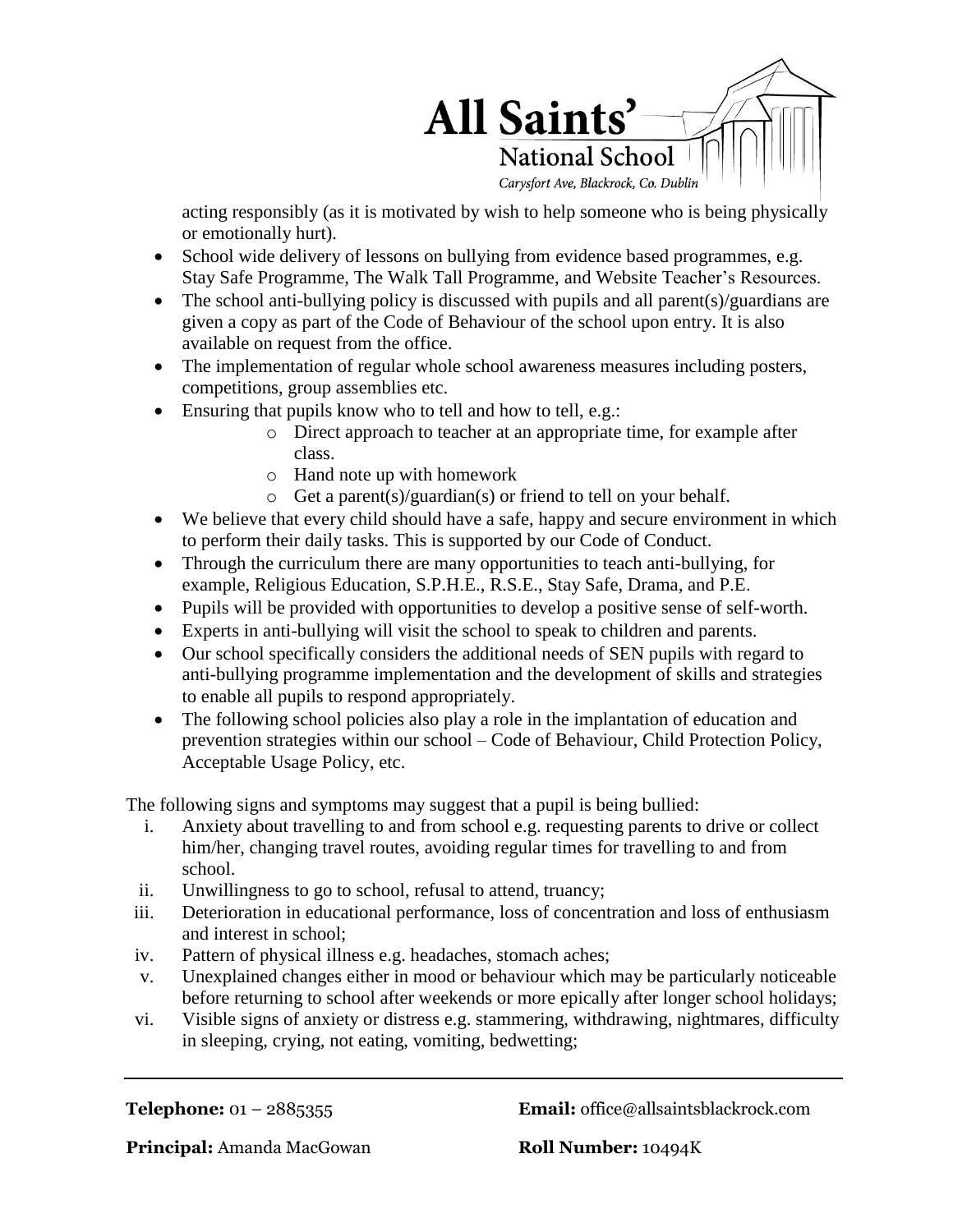

- vii. Spontaneous out-of-character comments about either pupils or teachers;
- viii. Possessions missing or damaged;

Procedures for investigating and dealing with Bullying:

6. The school's procedures for investigation, follow-up and recording of bullying behaviour and the established intervention strategies used by the school for dealing with cases of bullying behaviour are as follows

RECORDING: Noting and reporting of bullying behaviour is to be documented using the template for recording bullying behaviour (Appendix 2). All records must be maintained in accordance with relevant data protection legislation. The school's procedures for noting and reporting bullying behaviour will adhere to the following:

- i. The primary aim for the relevant teacher in investigating and dealing with bullying is to resolve any issues and to restore, as far as is practicable, the relationships of the parties involved (rather than to apportion blame);
- ii. In investigating and dealing with bullying, the teacher will exercise his/her professional judgement to determine whether bullying has occurred and how best the situation might be resolved;
- iii. All reports, including anonymous reports of bullying must be investigated and dealt with by the relevant teacher. In that way pupils will gain confidence in 'telling'. This confidence factor is of vital importance. It should be made clear to all pupils that when they report incidents of bullying they are not considered to be telling tales but are behaving responsibly;
- iv. Non-teaching staff such as secretaries, special needs assistants (SNAs), bus escorts, caretakers, cleaners must be encouraged to report any incidents of bullying behaviour witnessed by them, or mentioned to them, to the relevant teacher;
- v. Parents and pupils are required to co-operate with any investigation and assist the school in resolving any issues and restoring, as far as is practicable, the relationships of the parties involved as quickly as possible;
- vi. It is very important that all involved (including each set of pupils and parents) understand the above approach from the outset;
- vii. Teachers should take a calm, unemotional problem-solving approach when dealing with incidents of alleged bullying behaviour reported by pupils, staff or parents;
- viii. Incidents are generally best investigated outside the classroom situation to ensure the privacy of all involved;

**Telephone:** 01 – 2885355 **Email:** office@allsaintsblackrock.com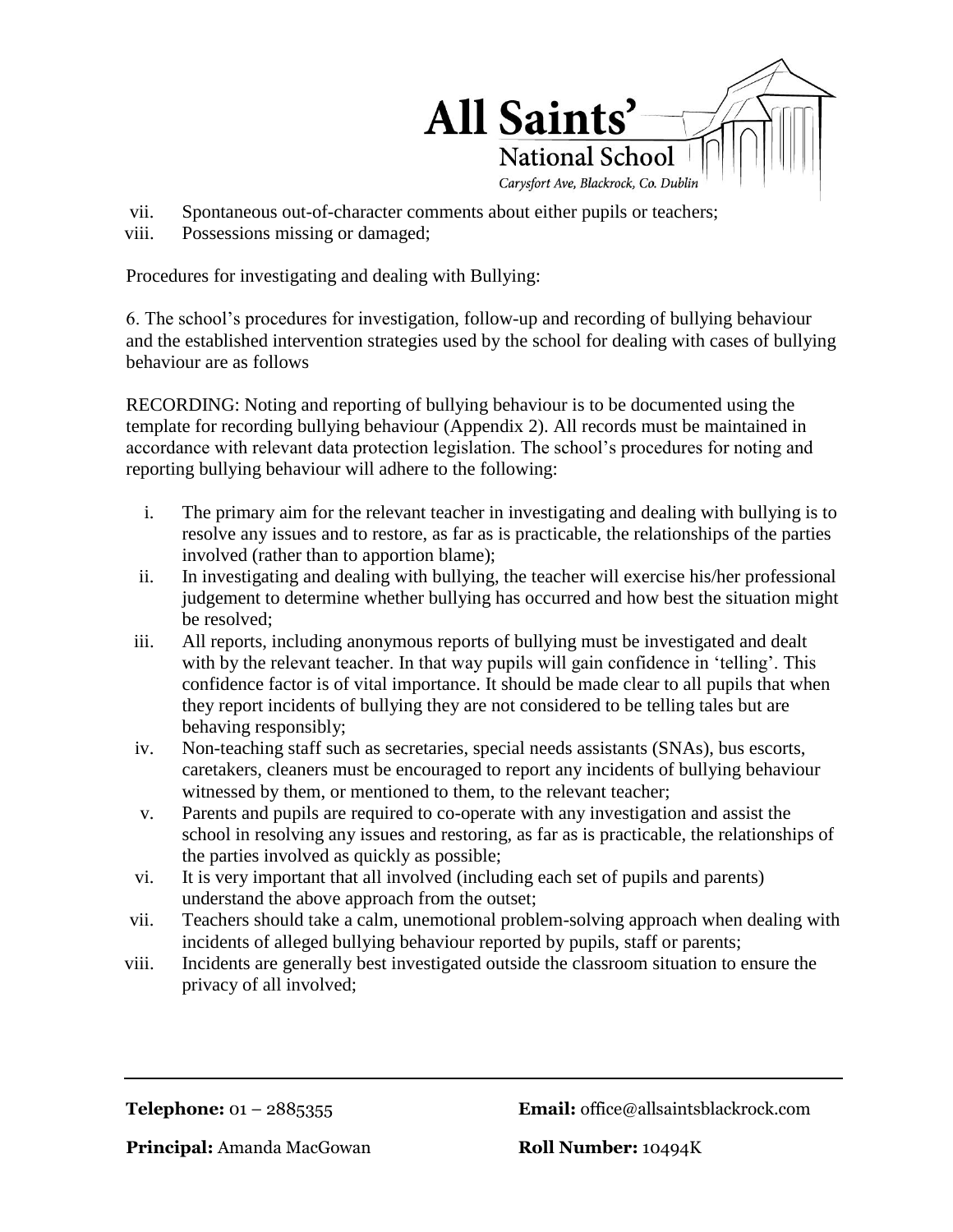

- ix. All interviews should be conducted with sensitivity and with due regard to the rights of all pupils concerned. Pupils who are not directly involved can also provide very useful information in this way;
- x. When analysing incidents of bullying behaviour, the relevant teacher should seek answers to questions of what, where, when, who and why. This should be done in a calm manner, setting an example in dealing effectively with a conflict in a nonaggressive manner;
- xi. If a group is involved, each member should be interviewed individually at first. Thereafter, all those involved should be met as a group. At the group meeting, each member should be asked for his/her account of what happened to ensure that everyone in the group is clear about each other's statements;
- xii. Each member of a group should be supported through the possible pressures that may face them from the other members of the group after interview by the teacher;
- xiii. It may also be appropriate or helpful to ask those involved to write down their account of the incident(s);
- xiv. In cases where it has been determined by the relevant teacher that bullying behaviour has occurred, the parents of the parties involved should be contacted at an early stage to inform them of the matter and explain the actions being taken (by reference to the school policy). The school should give parents an opportunity of discussing ways in which they can reinforce or support the actions being taken by the school and the supports for their pupils;
- xv. Where the relevant teacher has determined that a pupil has been engaged in bullying behaviour, it should be made clear to him/her how he/she is in breach of the school's anti-bullying policy and efforts should be made to try to get him/her to see the situation from the perspective of the pupil being bullied;
- xvi. It must also be made clear to all involved (each set of pupils and parents) that in any situation where disciplinary sanctions are required, this is a private matter between the pupil being disciplined, his or her parents and the school;
- xvii. Follow-up meetings with the relevant parties involved should be arranged separately with a view to possibly bringing them together at a later date if the pupil who has been bullied is ready and agreeable. This can have a therapeutic effect;
- xviii. In cases where the relevant teacher considers that the bullying behaviour has not been adequately and appropriately addressed within 20 school days after he/she has determined that bullying behaviour has occurred, it must be recorded by the relevant teacher in the recording template at Appendix 2 (See Section 6.8.10 (iii));

**Telephone:** 01 – 2885355 **Email:** office@allsaintsblackrock.com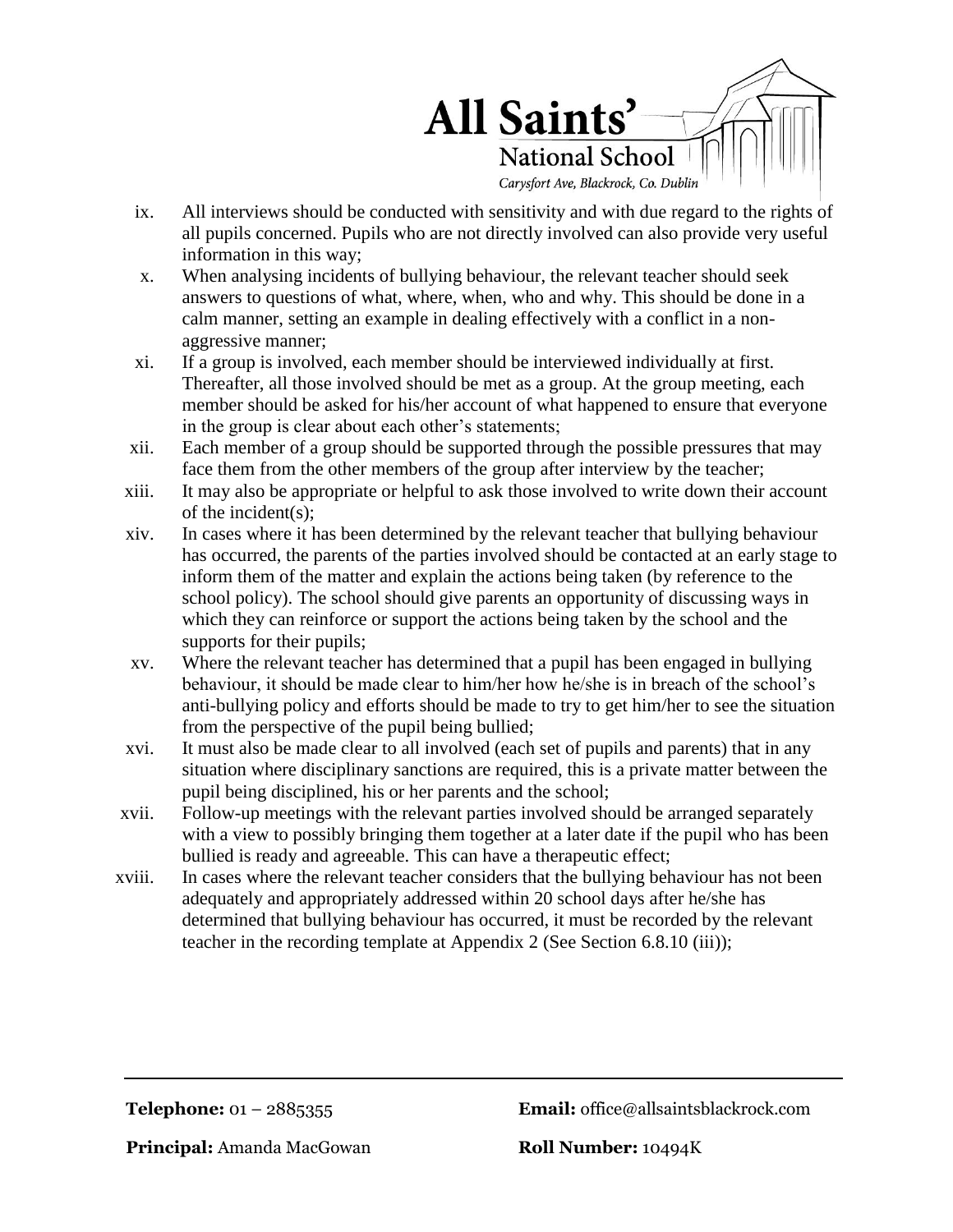

- xix. In determining whether a bullying case has been adequately and appropriately addressed the relevant teacher must, as part of his/her professional judgement, take the following factors into account:
	- Whether the bullying behaviour has ceased;
	- Whether any issues between the parties have been resolved as far as is practicable;
	- Whether the relationships between the parties have been restored as far as is practicable;

and

- Any feedback received from the parties involved, their parents or the school Principal or Deputy Principal;
- xx. Where a parent is not satisfied that the school has dealt with a bullying case in accordance with these procedures, the parents must be referred, as appropriate, to the school's complaints procedures;
- xxi. In the event that a parent has exhausted the school's complaints procedures and is still not satisfied, the school must advise the parents of their right to make a complaint to the Ombudsman for Children.

# **Procedures for recording bullying behaviour**

The Board of Management must ensure that the school has clear procedures for the formal noting and reporting of bullying behaviour and these must be documented in the school's anti-bullying policy. All records must be maintained in accordance with relevant data protection legislation. The school's procedures for noting and reporting bullying behaviour must adhere to the following:

- i. While all reports, including anonymous reports of bullying must be investigated and dealt with by the relevant teacher, the relevant teacher will use his/her professional judgement in relation to the records to be kept of these reports, the actions taken and any discussions with those involved regarding same;
- ii. If it is established by the relevant teacher that bullying has occurred, the relevant teacher must keep appropriate written records which will assist his/her efforts to resolve the issues and restore, as far as is practicable, the relationships of the parties involved
- iii. The relevant teacher must use the recording template at Appendix 2 to record the bullying behaviour in the following circumstances:

**Telephone:** 01 – 2885355 **Email:** office@allsaintsblackrock.com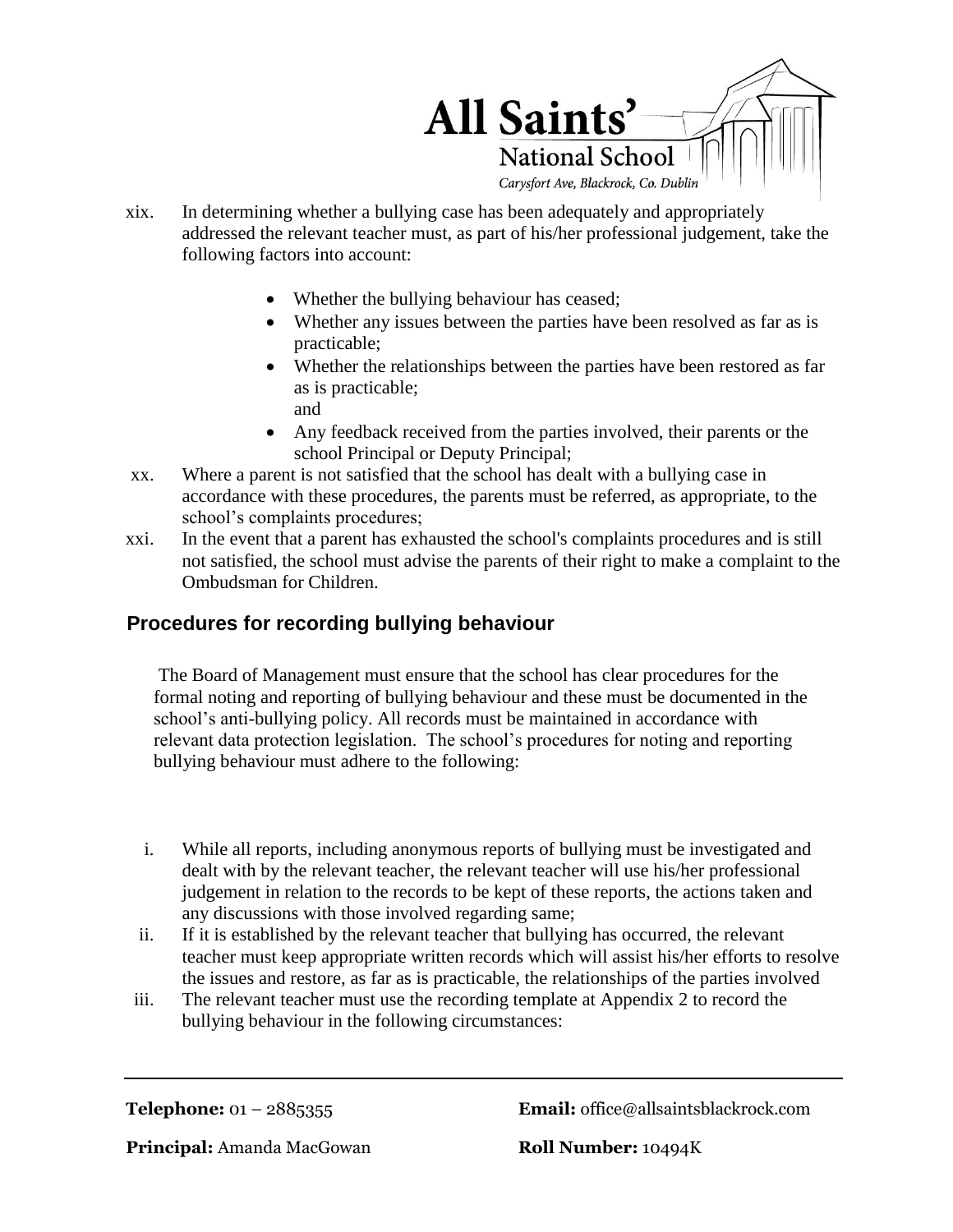

- a) in cases where he/she considers that the bullying behaviour has not been adequately and appropriately addressed within 20 school days after he/she has determined that bullying behaviour occurred; and
- b) where the school has decided as part of its anti-bullying policy that in certain circumstances bullying behaviour must be recorded and reported immediately to the Principal or Deputy Principal as applicable.

In each of the circumstances at (a) and (b) above, the recording template at Appendix 3 must be completed in full and retained by the teacher in question and a copy provided to the Principal or Deputy Principal as applicable. It should also be noted that the timeline for recording bullying behaviour in the recording template at Appendix 3 does not in any way preclude the relevant teacher from consulting the Principal or Deputy Principal at an earlier stage in relation to a case

In cases where bullying episodes may be sufficiently severe, the school reserves the right to make a report to the TUSLA and/or the Gardaί.

**7.** The school's programme of support for working with pupils affected by bullying is as follows (see Section 6.8 of the Anti-Bullying Procedures for Primary and Post-Primary Schools):

In-school supports and opportunities will be provided for the pupils affected by bullying to participate in activities designed to raise their self-esteem, to develop friendships and social skills and build resilience.

If pupils require counselling or further supports, the school will endeavour to liaise with the appropriate agencies to organise same. This may be for the pupil affected by the bullying or those involved in bullying behaviour .

Pupils should understand that there are no innocent bystanders and that all incidents of bullying behaviour must be reported to a teacher.

## **8. Supervision and Monitoring of Pupils**

The Board of Management confirms that appropriate supervision and monitoring policies and practices are in place to both prevent and deal with bullying behaviour and to facilitate early intervention where possible

## **9. Prevention of Harassment**

**Telephone:** 01 – 2885355 **Email:** office@allsaintsblackrock.com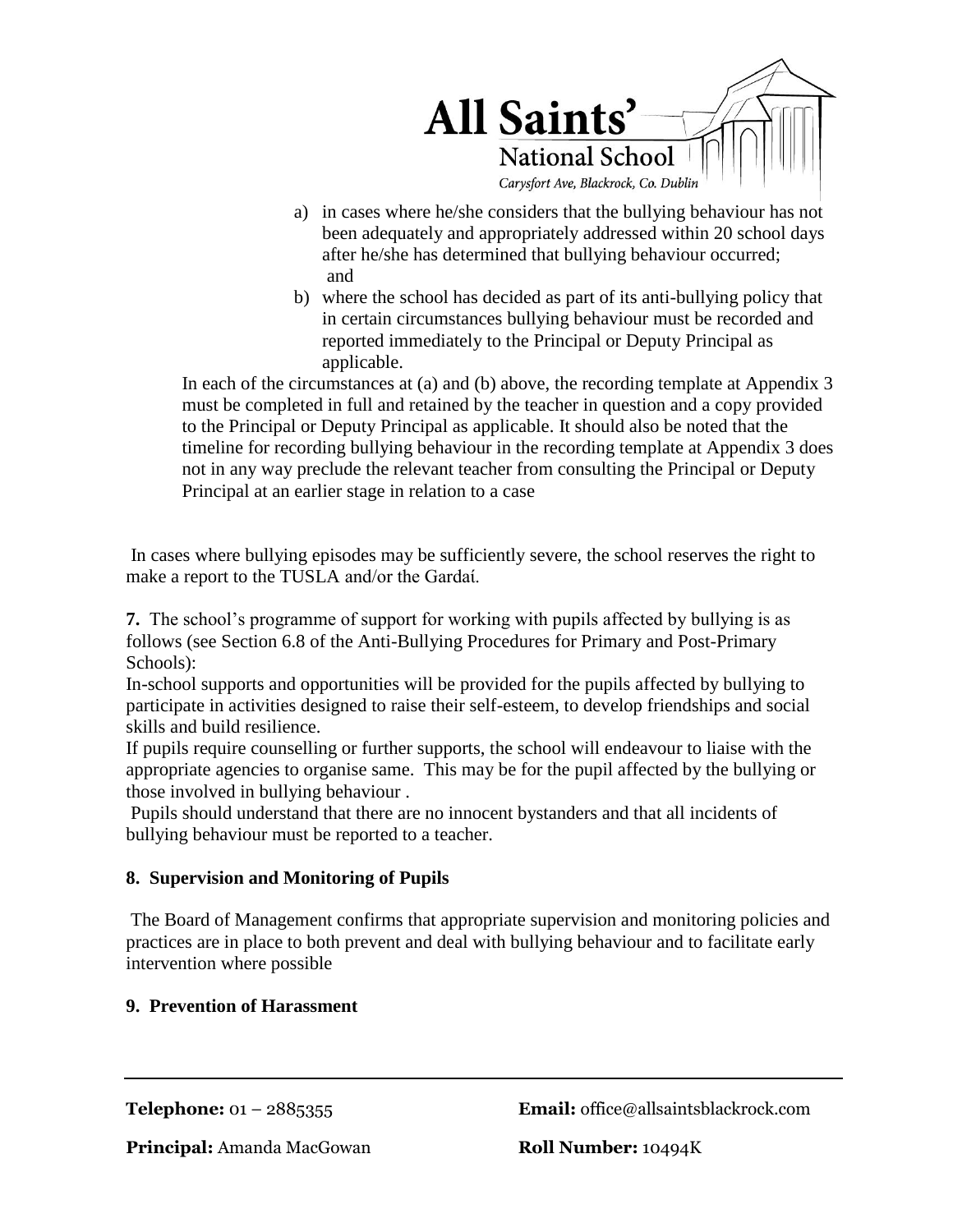

The Board of Management confirms that the school will, in accordance with its obligations under equality legislation, take all such steps that are reasonably practicable to prevent the sexual harassment of pupils or staff or the harassment of pupils or staff on any of the nine grounds specified i.e. gender including transgender, civil status, family status, sexual orientation, religion, age, disability, race and membership of the Traveller community.

**10.** This policy was adopted by the Board of Management on \_\_\_\_\_\_\_\_\_\_\_\_\_\_\_\_ [date].

**11.** This policy has been made available to school personnel, published on the school website and provided to the Parents' Association. A copy of this policy will be made available to the Department and the patron if requested.

**12**. This policy and its implementation will be reviewed by the Board of Management once in every school year. Written notification that the review has been completed will be made available to school personnel, published on the school website and provided to the Parents' Association (where one exists). A record of the review and its outcome will be made available, if requested, to the patron and the Department.

| Signed: | Signed: $\_\_$                       |       |             |  |
|---------|--------------------------------------|-------|-------------|--|
|         | (Chairperson of Board of Management) |       | (Principal) |  |
|         | Date: _______________                | Date: |             |  |
|         | Date of next review: March 2022      |       |             |  |

**Telephone:** 01 – 2885355 **Email:** office@allsaintsblackrock.com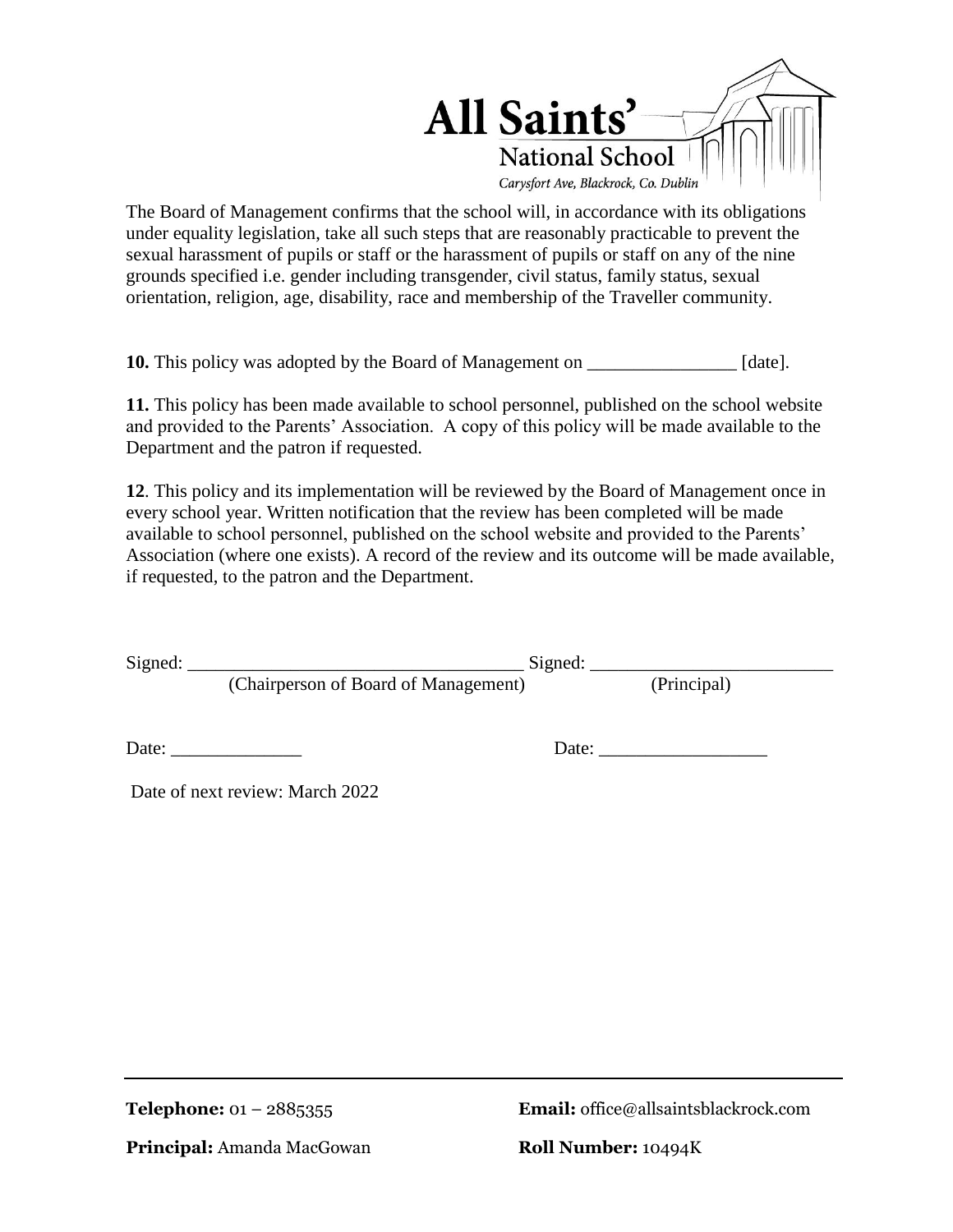

## Appendix 1 Practical tips for building a positive school culture and climate

The following are some practical tips for immediate actions that can be taken to help build a positive school culture and climate and to help prevent and tackle bullying behaviour.

- 膈 Model respectful behaviour to all members of the school community at all times.
- 語 Explicitly teach pupils what respectful language and respectful behaviour looks like, acts like, sounds like and feels like in class and around the school.
- 陽 Display key respect messages in classrooms, in assembly areas and around the school. Involve pupils in the development of these messages.
- 陽 Catch them being good - notice and acknowledge desired respectful behaviour by providing positive attention.
- 骚 Consistently tackle the use of discriminatory and derogatory language in the school – this includes homophobic and racist language and language that is belittling of pupils with a disability or SEN.
- 陽 Give constructive feedback to pupils when respectful behaviour and respectful language are absent.

**H**<br>Have a system of encouragement and rewards to promote desired behaviour and compliance with the school rules and routines.

- 膈 Explicitly teach pupils about the appropriate use of social media.
- 語 Positively encourage pupils to comply with the school rules on mobile phone and internet use. Follow up and follow through with pupils who ignore the rules.
- 装 Actively involve parents and/or the Parents' Association in awareness raising campaigns around social media.
- 陽 Actively promote the right of every member of the school community to be safe and secure in school.
- 福 Highlight and explicitly teach school rules in pupil friendly language in the classroom and in common areas.
- 陽 All staff can actively watch out for signs of bullying behaviour.

**Telephone:** 01 – 2885355 **Email:** office@allsaintsblackrock.com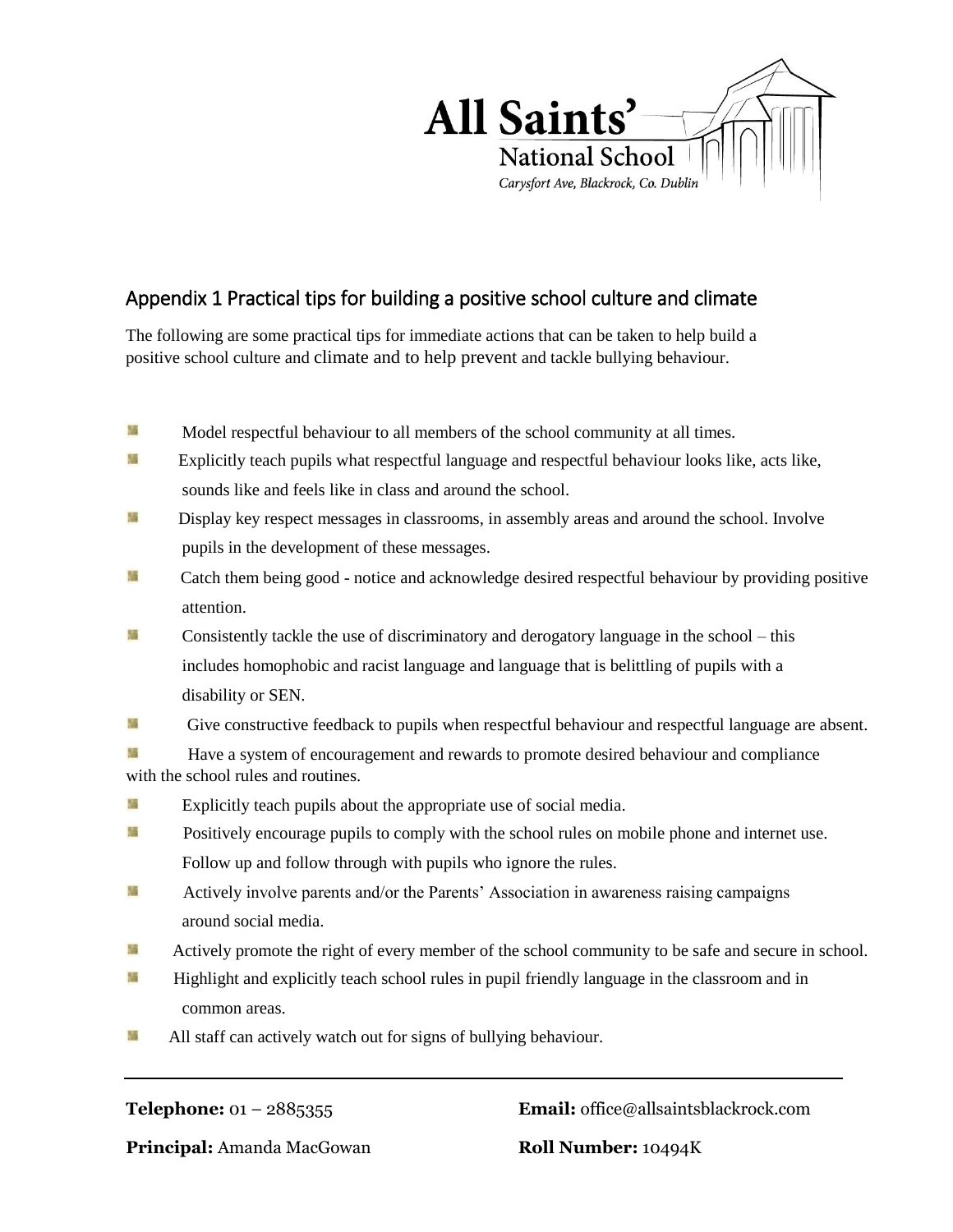

- 骚 Ensure there is adequate playground/school yard/outdoor supervision.
- 陽 School staff can get pupils to help them to identify bullying "hot spots" and "hot times" for bullying in the school.
	- o Hot spots tend to be in the playground/school yard/outdoor areas, changing

rooms, corridors and other areas of unstructured supervision.

o Hot times again tend to be times where there is less structured supervision such as

when pupils are in the playground/school yard or moving classrooms.

骚 Support the work of student councils.

**Telephone:** 01 – 2885355 **Email:** office@allsaintsblackrock.com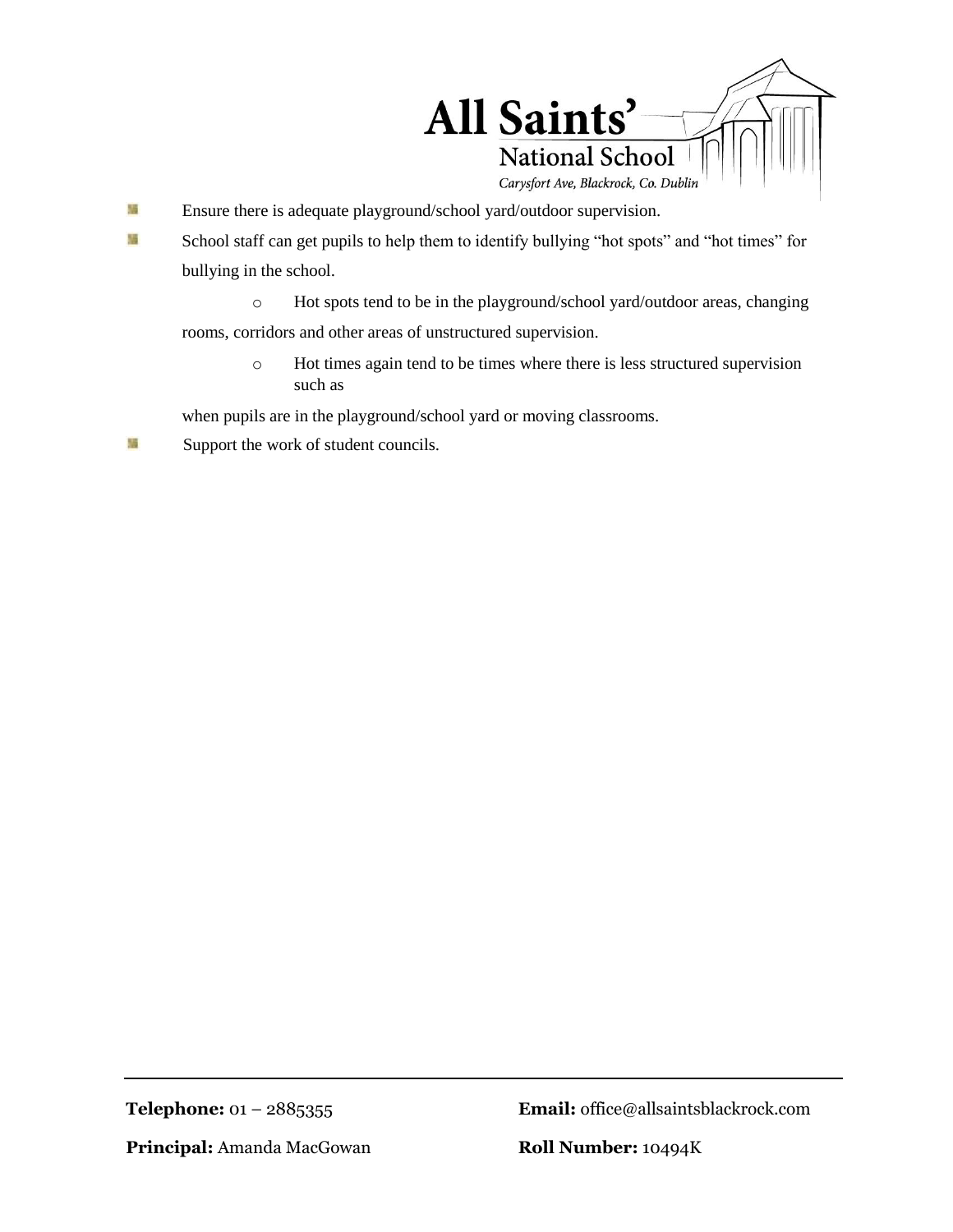

# Appendix 2 Template for recording bullying behaviour

#### **1. Name of pupil being bullied and class group**

Name \_\_\_\_\_\_\_\_\_\_\_\_\_\_\_\_\_\_\_\_\_\_\_\_\_\_\_\_\_\_\_\_\_\_\_\_\_\_\_\_\_Class\_\_\_\_\_\_\_\_\_\_\_\_\_\_\_\_\_\_

\_\_\_\_\_\_\_\_\_\_\_\_\_\_\_\_\_\_\_\_\_\_\_\_\_\_\_\_\_\_\_\_\_\_\_\_\_\_\_\_\_\_\_\_\_\_\_\_\_\_\_\_\_\_\_\_\_\_\_\_\_\_\_\_\_\_\_\_\_\_\_\_\_\_\_\_\_\_\_\_\_ \_\_\_\_\_\_\_\_\_\_\_\_\_\_\_\_\_\_\_\_\_\_\_\_\_\_\_\_\_\_\_\_\_\_\_\_\_\_\_\_\_\_\_\_\_\_\_\_\_\_\_\_\_\_\_\_\_\_\_\_\_\_\_\_\_\_\_\_\_\_\_\_\_\_\_\_\_\_\_\_\_ \_\_\_\_\_\_\_\_\_\_\_\_\_\_\_\_\_\_\_\_\_\_\_\_\_\_\_\_\_\_\_\_\_\_\_\_\_\_\_\_\_\_\_\_\_\_\_\_\_\_\_\_\_\_\_\_\_\_\_\_\_\_\_\_\_\_\_\_\_\_\_\_\_\_\_\_\_\_\_\_\_

#### **2. Name(s) and class(es) of pupil(s) engaged in bullying behaviour**

**3. Source** of bullying concern/report **4. Location** of incidents (tick (tick relevant box(es))\* relevant box(es))\*

| Pupil concerned    |  |
|--------------------|--|
| <b>Other Pupil</b> |  |
| Parent             |  |
| Teacher            |  |
| Other              |  |

| Playground        |  |
|-------------------|--|
| Classroom         |  |
| Corridor          |  |
| Toilets           |  |
| <b>School Bus</b> |  |
| Other             |  |

**5. Name of person(s) who reported** the bullying concern

**6. Type** of Bullying Behaviour (tick relevant box(es)) \*

| $\cdots$ = $\cdots$ , $\cdots$ = $\cdots$ , $\cdots$ , $\cdots$ = $\cdots$ . $\cdots$ , $\cdots$ . $\cdots$ , $\cdots$ , $\cdots$ , $\cdots$ , $\cdots$ , $\cdots$ , $\cdots$ , $\cdots$ , $\cdots$ , $\cdots$ , $\cdots$ , $\cdots$ , $\cdots$ , $\cdots$ , $\cdots$ , $\cdots$ , $\cdots$ , $\cdots$ , $\cdots$ |                         |  |  |  |  |
|-------------------------------------------------------------------------------------------------------------------------------------------------------------------------------------------------------------------------------------------------------------------------------------------------------------------|-------------------------|--|--|--|--|
| <b>Physical Aggression</b>                                                                                                                                                                                                                                                                                        | Cyber-bullying          |  |  |  |  |
| Damage to Property                                                                                                                                                                                                                                                                                                | Intimidation            |  |  |  |  |
| Isolation/Exclusion                                                                                                                                                                                                                                                                                               | <b>Malicious Gossip</b> |  |  |  |  |
| Name Calling                                                                                                                                                                                                                                                                                                      | Other (specify)         |  |  |  |  |

#### **7. Where behaviour is regarded as identity-based bullying, indicate the relevant category:**

**Telephone:** 01 – 2885355 **Email:** office@allsaintsblackrock.com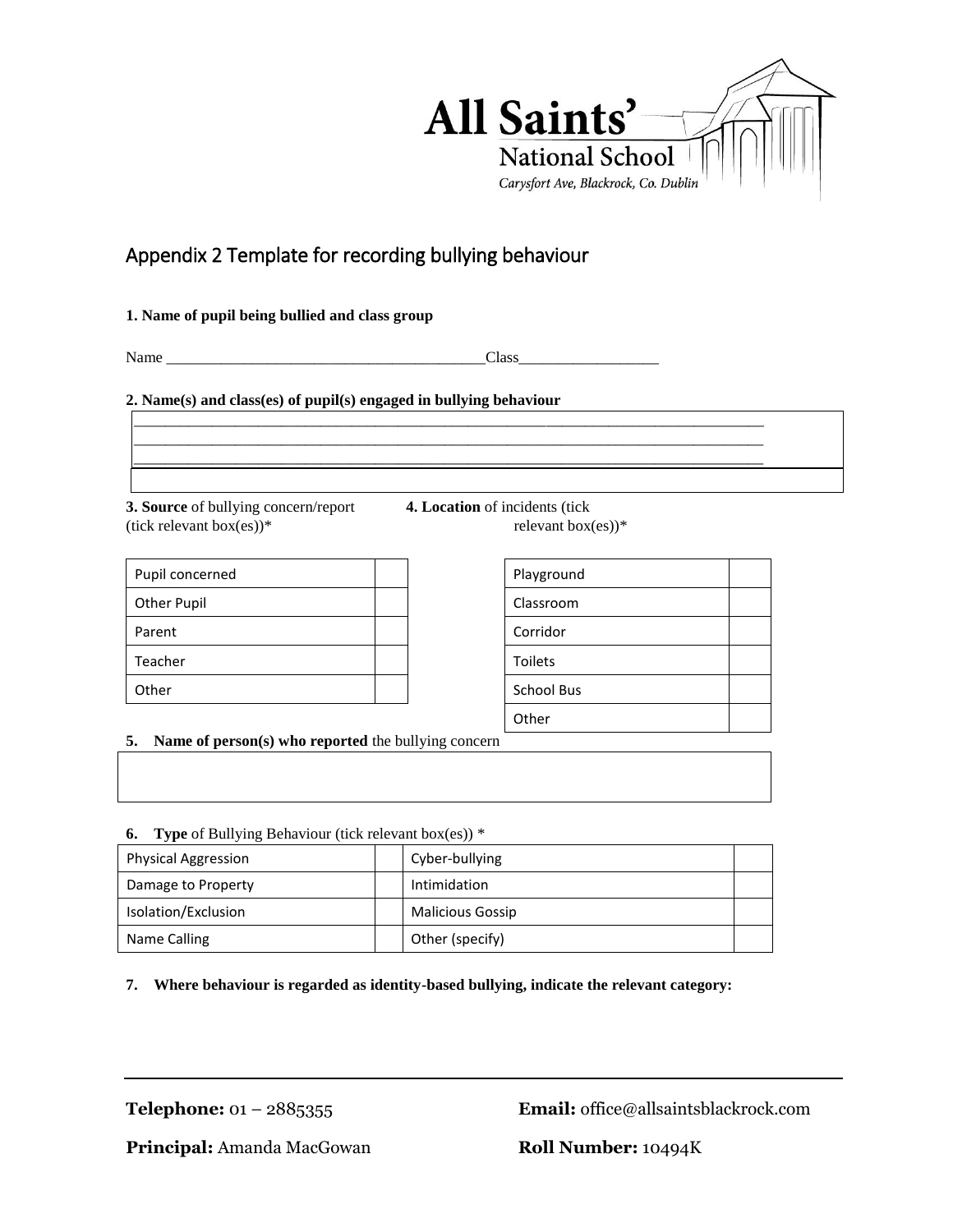

| 8. | Brief Description of bullying behaviour and its impact |
|----|--------------------------------------------------------|
|    |                                                        |

**9. Details of actions taken** 

Homophobic | Disability/SEN

related

Signed \_\_\_\_\_\_\_\_\_\_\_\_\_\_\_\_\_\_\_\_\_\_\_\_\_\_\_\_\_\_ (Relevant Teacher) Date \_\_\_\_\_\_\_\_\_\_\_\_\_\_\_\_\_\_\_\_\_\_\_\_\_\_\_

Date submitted to Principal/Deputy Principal

**\* Note:** The categories listed in the tables 3, 4 & 6 are suggested and schools may add to or amend these to suit their own circumstances.

**Telephone:** 01 – 2885355 **Email:** office@allsaintsblackrock.com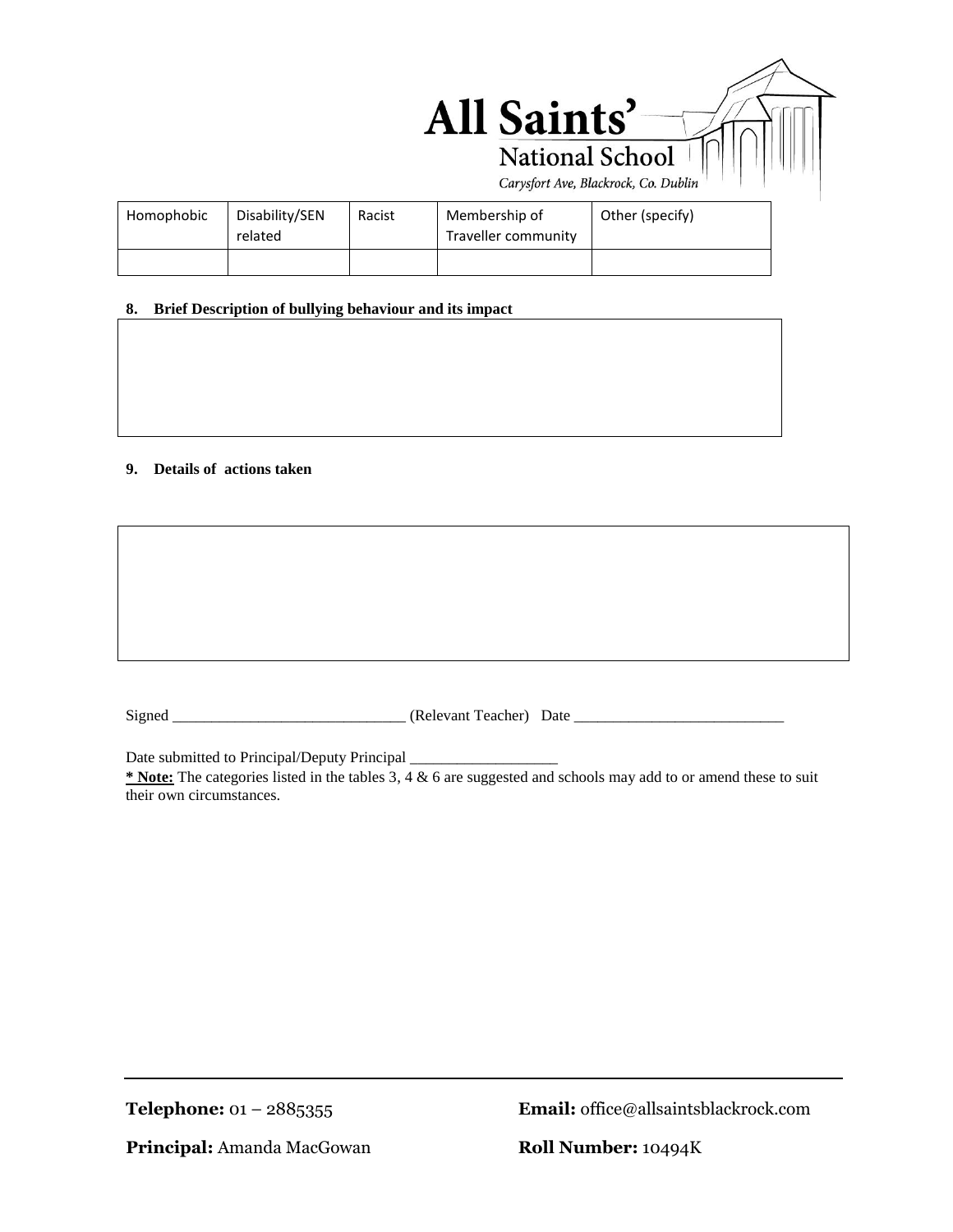

## **Checklist for annual review of the anti-bullying policy and its implementation**

The Board of Management (the Board) must undertake an annual review of the school's anti-bullying policy and its implementation. The following checklist must be used for this purpose. The checklist is an aid to conducting this review and is not intended as an exhaustive list. In order to complete the checklist, an examination and review involving both quantitative and qualitative analysis, as appropriate across the various elements of the implementation of the school's anti-bullying policy will be required.

|                                                                                                                                                                                                                  | Yes /No |  |
|------------------------------------------------------------------------------------------------------------------------------------------------------------------------------------------------------------------|---------|--|
| Has the Board formally adopted an anti-bullying policy that fully complies with the<br>requirements of the Anti-Bullying Procedures for Primary and Post-Primary Schools?                                        | Yes     |  |
| Has the Board published the policy on the school website and provided a copy to the<br>parents' association?                                                                                                     |         |  |
| Has the Board ensured that the policy has been made available to school staff (including<br>new staff)?                                                                                                          | Yes     |  |
| Is the Board satisfied that school staff are sufficiently familiar with the policy and<br>procedures to enable them to effectively and consistently apply the policy and procedures<br>in their day to day work? | Yes     |  |
| Has the Board ensured that the policy has been adequately communicated to all pupils?                                                                                                                            | Yes     |  |
| Has the policy documented the prevention and education strategies that the school<br>applies?                                                                                                                    | Yes     |  |
| Have all of the prevention and education strategies been implemented?                                                                                                                                            | Yes     |  |
| Has the effectiveness of the prevention and education strategies that have been<br>implemented been examined?                                                                                                    |         |  |
| Is the Board satisfied that all teachers are recording and dealing with incidents in<br>accordance with the policy?                                                                                              |         |  |
| Has the Board received and minuted the periodic summary reports of the Principal?                                                                                                                                | Yes     |  |
| Has the Board discussed how well the school is handling all reports of bullying including<br>those addressed at an early stage and not therefore included in the Principal's periodic<br>report to the Board?    |         |  |
| Has the Board received any complaints from parents regarding the school's handling of<br>bullying incidents?                                                                                                     |         |  |
| Have any parents withdrawn their child from the school citing dissatisfaction with the<br>school's handling of a bullying situation?                                                                             |         |  |
| Have any Ombudsman for Children investigations into the school's handling of a<br>bullying case been initiated or completed?                                                                                     |         |  |
| Has the data available from cases reported to the Principal (by the bullying recording                                                                                                                           |         |  |

**Telephone:** 01 – 2885355 **Email:** office@allsaintsblackrock.com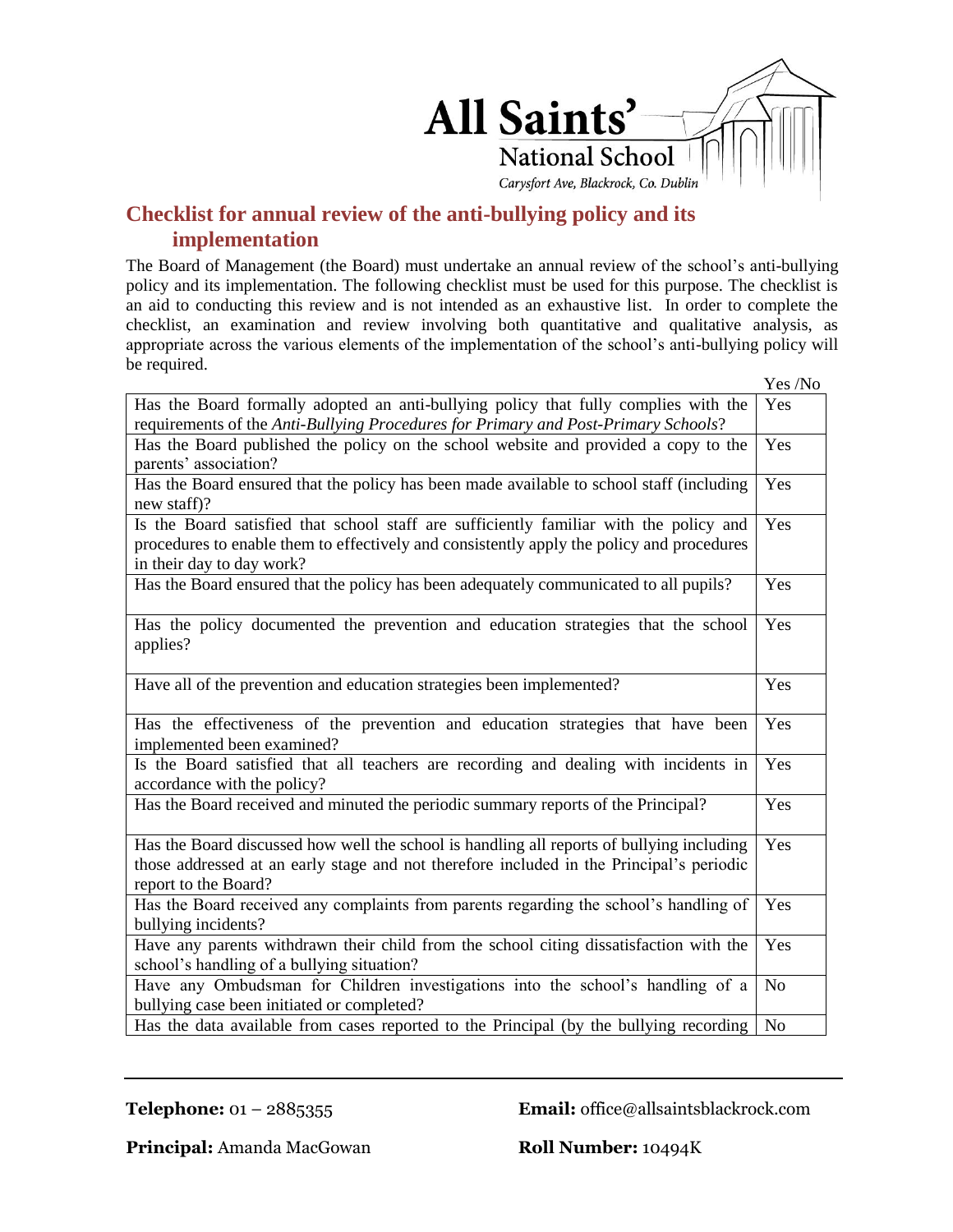

Signed \_\_\_\_\_\_\_\_\_\_\_\_\_\_\_\_\_\_\_\_\_\_\_\_\_\_\_\_\_\_\_\_\_\_\_\_\_ Date \_\_\_\_\_\_\_\_\_\_\_\_\_\_\_\_ Chairperson, Board of Management

Principal

Signed Date  $\Box$ 

# **Notification regarding the Board of Management's annual review of the anti-bullying policy**

#### To: Parents/Guardians

The Board of Management of All Saints' N.S.wishes to inform you that:

- o The Board of Management's annual review of the school's anti-bullying policy and its implementation was completed at the Board meeting of 28<sup>th</sup> April 2021.
- o This review was conducted in accordance with the checklist set out in **Appendix 4** of the Department's *Anti-Bullying Procedures for Primary and Post-Primary Schools.*

**Telephone:** 01 – 2885355 **Email:** office@allsaintsblackrock.com